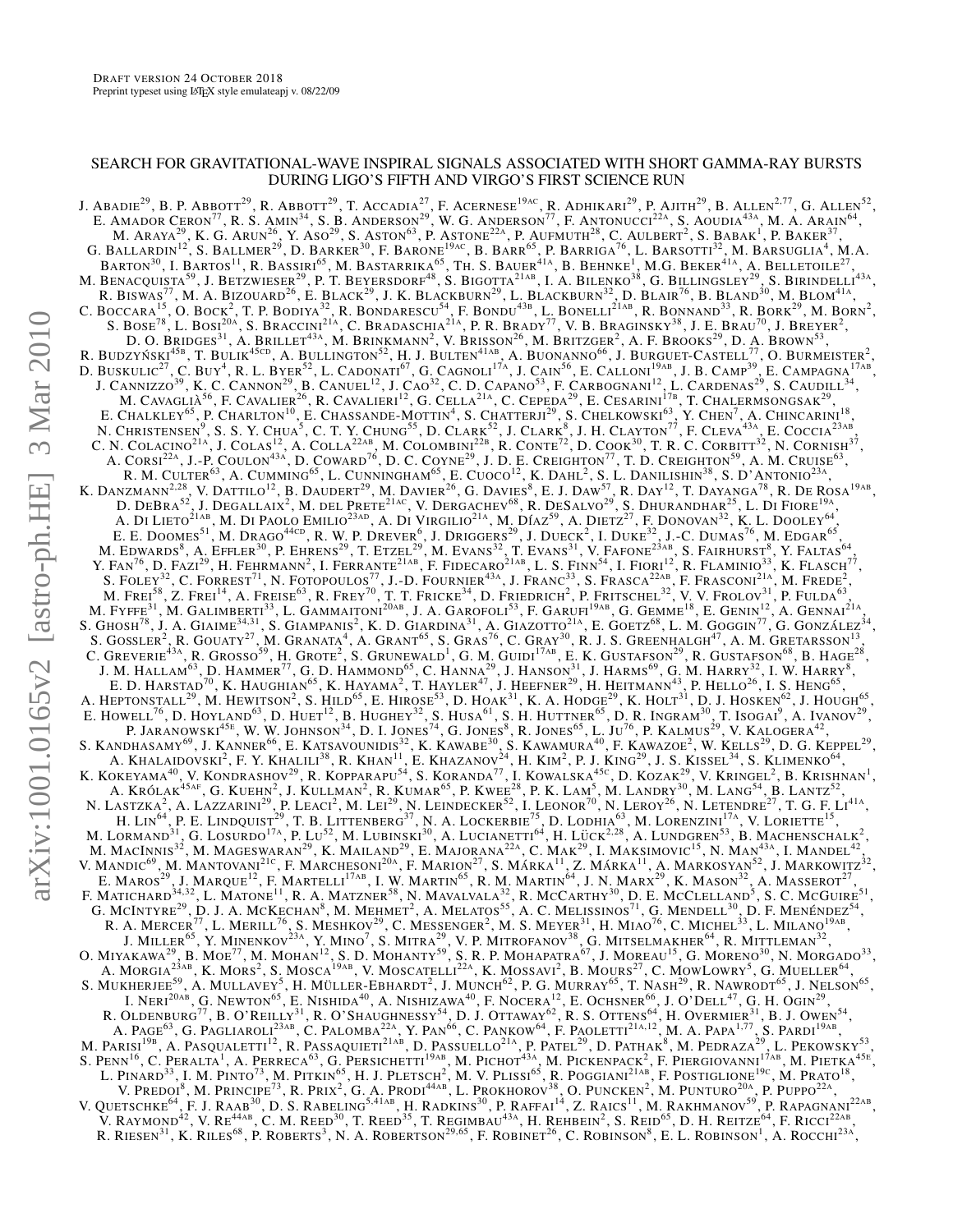S. RODDY $^{31}$ , C. RÖVER<sup>2</sup>, L. ROLLAND<sup>27</sup>, J. ROLLINS<sup>11</sup>, J. D. ROMANO<sup>59</sup>, R. ROMANO<sup>19AC</sup>, J. H. ROMIE<sup>31</sup>, D. ROSIŃSKA<sup>456</sup>, S. ROWAN<sup>65</sup>, A. RÜDIGER<sup>2</sup>, P. RUGGI<sup>12</sup>, K. RYAN<sup>30</sup>, S. SAKATA<sup>40</sup>, F. SALEMI<sup>2</sup>, L. SAMMUT<sup>55</sup>, L. SANCHO DE LA JORDANA<sup>61</sup>, V. SANDBERG<sup>30</sup>, V. SANNIBALE<sup>29</sup>, L. SANTAMARÍA<sup>1</sup>, G. SANTOSTASI<sup>36</sup>, S. SARAF<sup>49</sup>, P. SARIN<sup>32</sup>, B. SASSOLAS<sup>33</sup>, B. S. SATHYAPRAKASH<sup>8</sup>, S. SATO<sup>40</sup>, M. SATTERTHWAITE<sup>5</sup>, P. R. SAULSON<sup>53</sup>, R. SAVAGE<sup>30</sup>, R. SCHILLING<sup>2</sup>, R. SCHNABEL<sup>2</sup>, R. SCHOFIELD<sup>70</sup>, B. SCHULZ<sup>2</sup>, B. F. SCHUTZ<sup>1,8</sup>, P. SCHWINBERG<sup>30</sup>, J. SCOTT<sup>65</sup>, S. M. SCOTT<sup>5</sup>, A. C. SEARLE<sup>29</sup>, F. SEIFERT<sup>2.29</sup>, D. SELLERS<sup>31</sup>, A. S. SENGUPTA<sup>29</sup>, D. SENTENAC<sup>12</sup>, A. SERGEEV<sup>24</sup>, B. SHAPIRO<sup>32</sup>, P. SHAWHAN<sup>66</sup>, D. H. SHOEMAKER<sup>32</sup>, A. SIBLEY<sup>31</sup>, X. SIEMENS<sup>77</sup>, D. SIGG<sup>30</sup>, A. M. SINTES<sup>61</sup>, G. SKELTON<sup>77</sup>, B. J. J. SLAGMOLEN<sup>5</sup>, J. SLUTSKY<sup>34</sup>, J. R. SMITH<sup>53</sup>, M. R. SMITH<sup>29</sup>, N. D. SMITH<sup>32</sup>, K. SOMIYA<sup>7</sup>, B. SORAZU<sup>65</sup>, A. J. STEIN<sup>32</sup>, L. C. STEIN<sup>32</sup>, S. STEPLEWSKI<sup>78</sup>, A. STOCHINO<sup>29</sup>, R. STONE<sup>59</sup>, K. A. STRAIN<sup>65</sup>, S. STRIGIN<sup>38</sup>, A. STROEER<sup>39</sup>, R. STURANI<sup>17AB</sup>, A. L. STUVER<sup>31</sup>, T. Z. SUMMERSCALES<sup>3</sup>, M. SUNG<sup>34</sup>, S. SUSMITHAN<sup>76</sup>, P. J. SUTTON<sup>8</sup>, B. SWINKELS<sup>12</sup>, G. P. SZOKOLY<sup>14</sup>, D. TALUKDER<sup>78</sup>, D. B. TANNER<sup>64</sup>, S. P. TARABRIN<sup>38</sup>, J. R. TAYLOR<sup>2</sup>, R. TAYLOR<sup>29</sup>, K. A. THORNE<sup>31</sup>, K. S. THORNE<sup>7</sup>, A. THÜRING<sup>28</sup>, C. TITSLER<sup>54</sup>, K. V. TOKMAKOV<sup>65,75</sup>, A. TONCELLI<sup>21AB</sup>, M. TONELLI<sup>21AB</sup>, C. TORRES $^{31}$ , C. I. TORRIE $^{29,65}$ , E. Tournefier $^{27}$ , F. Travasso $^{20$ ab, G. Traylor $^{31}$ , M. Trias $^{61}$ , J. Trummer $^{27}$ , L. Turner $^{29}$ , D. UGOLINI $^{60}$ , K. Urbanek $^{52}$ , H. Vahlbruch $^{28}$ , G. Vajente $^{21{\rm AB}},$  M. Vallisneri $^7$ , J. F. J. van den Brand $^{41{\rm AB}},$ C. VAN DEN BROECK<sup>8</sup>, S. VAN DER PUTTEN<sup>41A</sup>, M. V. VAN DER SLUYS<sup>42</sup>, S. VASS<sup>29</sup>, R. VAULIN<sup>77</sup>, M. VAVOULIDIS<sup>26</sup>, A. VECCHIO<sup>63</sup>, G. VEDOVATO<sup>44C</sup>, A. A. VAN VEGGEL<sup>65</sup>, J. VEITCH<sup>63</sup>, P. J. VEITCH<sup>62</sup>, C. VELTKAMP<sup>2</sup>, D. VERKINDT<sup>27</sup>, F. VETRANO<sup>17AB</sup>, A. VICERÉ<sup>17AB</sup>, A. VILLAR<sup>29</sup>, J.-Y. VINET<sup>43A</sup>, H. VOCCA<sup>20A</sup>, C. VORVICK<sup>30</sup>, S. P. VYACHANIN<sup>38</sup>, S. J. WALDMAN<sup>32</sup>, L. WALLACE<sup>29</sup>, A. WANNER<sup>2</sup>, R. L. WARD<sup>29</sup>, M. WAS<sup>26</sup>, P. WEI<sup>53</sup>, M. WEINERT<sup>2</sup>, A. J. WEINSTEIN<sup>29</sup>, R. WEISS<sup>32</sup>, L. WEN<sup>7,76</sup>, S. WEN<sup>34</sup>, P. WESSELS<sup>2</sup>, M. WEST<sup>53</sup>, T. WESTPHAL<sup>2</sup>, K. WETTE<sup>5</sup>, J. T. WHELAN<sup>46</sup>, S. E. WHITCOMB<sup>29</sup> H. R. WILLIAMS<sup>54</sup>, L. WILLIAMS<sup>64</sup>, B. WILLKE<sup>2.28</sup>, I. WILMUT<sup>47</sup>, L. WINKELMANN<sup>2</sup>, W. WINKLER<sup>2</sup>, C. C. WIPF<sup>32</sup>, A. G. WISEMAN<sup>77</sup>, G. WOAN<sup>65</sup>, R. WOOLEY<sup>31</sup>, J. WORDEN<sup>30</sup>, I. YAKUSHIN<sup>31</sup>, H. YAMAMOTO<sup>29</sup>, K. YAMAMOTO<sup>2</sup>, D. YEATON-MASSEY<sup>29</sup>, S. YOSHIDA<sup>50</sup>, P. P. Yu<sup>77</sup>, M. Yvert<sup>27</sup>, M. Zanolin<sup>13</sup>, L. Zhang<sup>29</sup>, Z. Zhang<sup>76</sup>, C. Zhao<sup>76</sup>, N. Zotov<sup>35</sup>, M. E. Zucker<sup>32</sup>, J. Zweizig<sup>29</sup> The LIGO Scientific Collaboration & The Virgo Collaboration

*Draft version 24 October 2018*

# ABSTRACT

Progenitor scenarios for short gamma-ray bursts (short GRBs) include coalescenses of two neutron stars or a neutron star and black hole, which would necessarily be accompanied by the emission of strong gravitational waves. We present a search for these known gravitational-wave signatures in temporal and directional coincidence with 22 GRBs that had sufficient gravitational-wave data available in multiple instruments during LIGO's fifth science run, S5, and Virgo's first science run, VSR1. We find no statistically significant gravitational-wave candidates within a  $[-5, +1)$ s window around the trigger time of any GRB. Using the Wilcoxon–Mann– Whitney U test, we find no evidence for an excess of weak gravitational-wave signals in our sample of GRBs. We exclude neutron star–black hole progenitors to a median  $90\%$  confidence exclusion distance of 6.7 Mpc. *Subject headings:* compact object mergers – gamma-ray bursts – gravitational waves

<sup>1</sup> Albert-Einstein-Institut, Max-Planck-Institut für Gravitationsphysik, D-14476 Golm, Germany

 $2$  Albert-Einstein-Institut, Max-Planck-Institut für Gravitationsphysik, D-30167 Hannover, Germany

<sup>3</sup> Andrews University, Berrien Springs, MI 49104 USA

<sup>4</sup> AstroParticule et Cosmologie (APC), CNRS: UMR7164-IN2P3- Observatoire de Paris-Universite Denis Diderot-Paris 7 - CEA : DSM/IRFU ´ <sup>5</sup> Australian National University, Canberra, 0200, Australia

<sup>6</sup> California Institute of Technology, Pasadena, CA 91125, USA

<sup>7</sup> Caltech-CaRT, Pasadena, CA 91125, USA

<sup>8</sup> Cardiff University, Cardiff, CF24 3AA, United Kingdom

<sup>9</sup> Carleton College, Northfield, MN 55057, USA

<sup>10</sup> Charles Sturt University, Wagga Wagga, NSW 2678, Australia

<sup>11</sup> Columbia University, New York, NY 10027, USA

<sup>12</sup> European Gravitational Observatory (EGO), I-56021 Cascina (Pi), Italy

<sup>13</sup> Embry-Riddle Aeronautical University, Prescott, AZ 86301 USA

<sup>14</sup> Eötvös University, ELTE 1053 Budapest, Hungary

<sup>15</sup> ESPCI, CNRS, F-75005 Paris, France

<sup>16</sup> Hobart and William Smith Colleges, Geneva, NY 14456, USA

 $17$  INFN, Sezione di Firenze, I-50019 Sesto Fiorentino<sup>a</sup>; Università degli Studi di Urbino 'Carlo Bo', I-61029 Urbino<sup>b</sup>, Italy

<sup>18</sup> INFN, Sezione di Genova; I-16146 Genova, Italy

<sup>19</sup> INFN, sezione di Napoli<sup>a</sup>; Università di Napoli 'Federico II'<sup>b</sup> Complesso Universitario di Monte S.Angelo, I-80126 Napoli; Universita di Salerno, ` Fisciano, I-84084 Salerno<sup>c</sup>, Italy

<sup>20</sup> INFN, Sezione di Perugia<sup>a</sup>; Università di Perugia<sup>b</sup>, I-6123 Perugia, Italy <sup>21</sup> INFN, Sezione di Pisa<sup>a</sup>; Università di Pisa<sup>b</sup>; I-56127 Pisa; Università di

Siena, I-53100 Siena<sup>c</sup>, Italy <sup>22</sup> INFN, Sezione di Roma<sup>a</sup>; Università 'La Sapienza'<sup>b</sup>, I-00185 Roma,

Italy

<sup>23</sup> INFN, Sezione di Roma Tor Vergata<sup>*a*</sup>; Università di Roma Tor Vergata<sup>b</sup>, Istituto di Fisica dello Spazio Interplanetario (IFSI) INAF<sup>c</sup>, I-00133 Roma;

Università dell'Aquila, I-67100 L'Aquila<sup>d</sup>, Italy

<sup>24</sup> Institute of Applied Physics, Nizhny Novgorod, 603950, Russia <sup>25</sup> Inter-University Centre for Astronomy and Astrophysics, Pune - 411007,

India

<sup>27</sup> Laboratoire d'Annecy-le-Vieux de Physique des Particules (LAPP), IN2P3/CNRS, Universite de Savoie, F-74941 Annecy-le-Vieux, France ´

 $^{28}$  Leibniz Universität Hannover, D-30167 Hannover, Germany

<sup>29</sup> LIGO - California Institute of Technology, Pasadena, CA 91125, USA

<sup>30</sup> LIGO - Hanford Observatory, Richland, WA 99352, USA

<sup>31</sup> LIGO - Livingston Observatory, Livingston, LA 70754, USA

<sup>32</sup> LIGO - Massachusetts Institute of Technology, Cambridge, MA 02139,

USA<br><sup>33</sup> Laboratoire des Matériaux Avancés (LMA), IN2P3/CNRS, F-69622 Villeurbanne, Lyon, France

<sup>34</sup> Louisiana State University, Baton Rouge, LA 70803, USA

<sup>35</sup> Louisiana Tech University, Ruston, LA 71272, USA

<sup>36</sup> McNeese State University, Lake Charles, LA 70609 USA

<sup>37</sup> Montana State University, Bozeman, MT 59717, USA

<sup>38</sup> Moscow State University, Moscow, 119992, Russia

<sup>39</sup> NASA/Goddard Space Flight Center, Greenbelt, MD 20771, USA

<sup>40</sup> National Astronomical Observatory of Japan, Tokyo 181-8588, Japan

<sup>41</sup> Nikhef, National Institute for Subatomic Physics, P.O. Box 41882, 1009 DB<sup>a</sup>, VU University Amsterdam, De Boelelaan 1081, 1081 HV<sup>b</sup> Amsterdam, The Netherlands

<sup>42</sup> Northwestern University, Evanston, IL 60208, USA

<sup>43</sup> Université Nice-Sophia-Antipolis, CNRS, Observatoire de la Côte d'Azur, F-06304 Nice <sup>a</sup>; Institut de Physique de Rennes, CNRS, Université de Rennes 1, 35042 Rennes <sup>b</sup>; France

<sup>44</sup> INFN, Gruppo Collegato di Trento<sup>a</sup> and Università di Trento<sup>b</sup>, I-38050 Povo, Trento, Italy; INFN, Sezione di Padova<sup>c</sup> and Università di Padova<sup>d</sup>, I-35131 Padova, Italy

<sup>26</sup> LAL, Université Paris-Sud, IN2P3/CNRS, F-91898 Orsay, France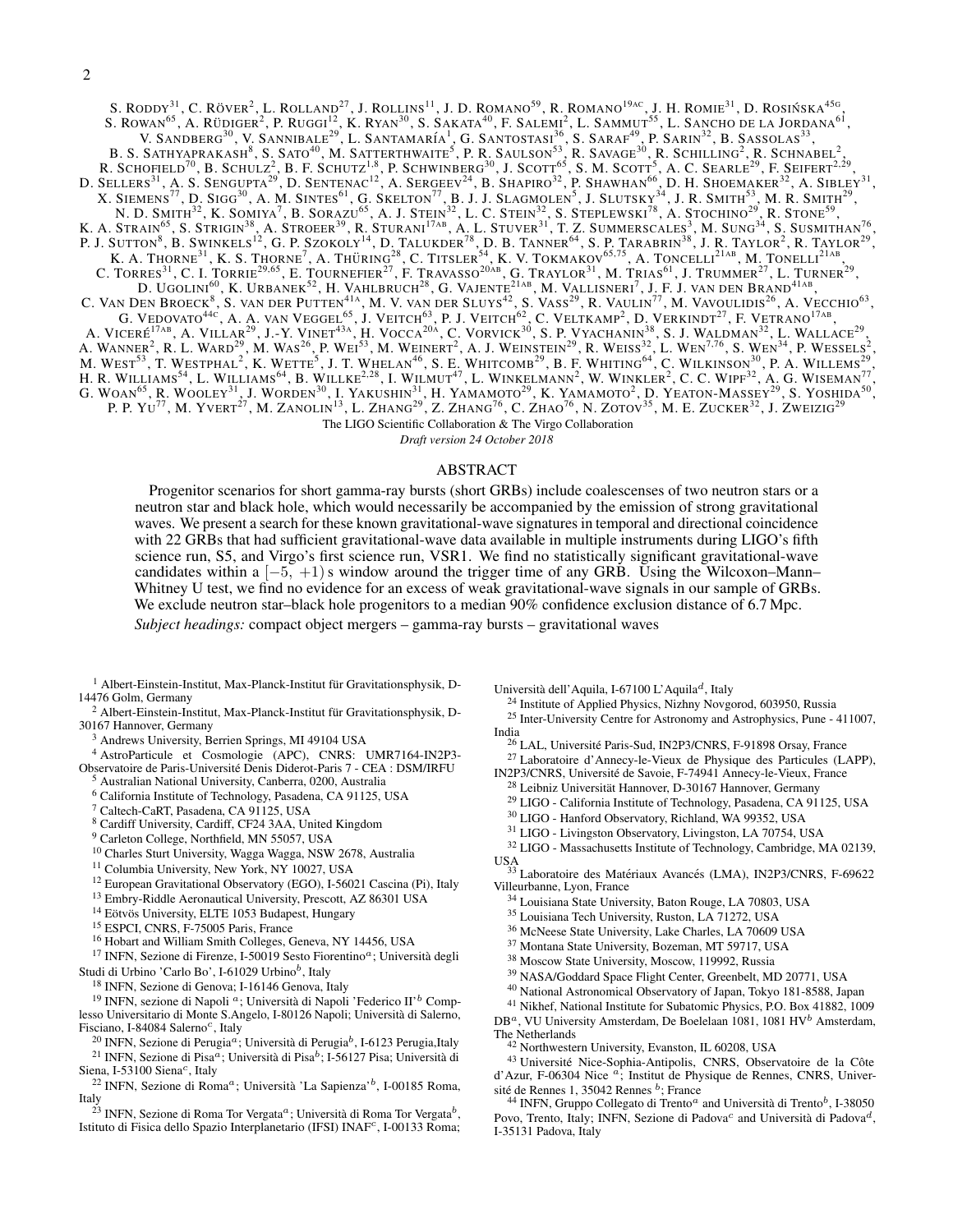### 1. INTRODUCTION

The past decade has seen dramatic progress in the understanding of gamma-ray bursts (GRBs), intense flashes of  $\gamma$ rays that are observed to be isotropically distributed over the sky (see e.g. [Klebesadel et al. 1973;](#page-7-0) Mészáros [2006,](#page-7-1) and references therein). The short-time variability of the bursts indicates that the sources are very compact. They are observed directly by  $\gamma$ -ray and X-ray satellites in the Interplanetary Network (IPN) such as HETE, Swift, Konus–Wind, INTEGRAL, and Fermi (see [Ricker et al. 2003;](#page-7-2) [Gehrels et al. 2004;](#page-7-3) [Aptekar et al.](#page-7-4) [1995;](#page-7-4) [Winkler et al. 2003;](#page-7-5) [Atwood et al. 2009,](#page-7-6) and references therein).

GRBs are usually divided into two types (see [Kouveliotou](#page-7-7) [et al. 1993;](#page-7-7) [Gehrels et al. 2006\)](#page-7-8), distinguished primarily by the duration of the prompt burst. Long-duration bursts, with a duration of  $\geq 2$  s, are generally associated with hypernova explosions in star-forming galaxies. Several nearby long GRBs have been spatially and temporally coincident with core-collapse supernovae as observed in the optical [\(Campana et al. 2006;](#page-7-9) [Galama et al. 1998;](#page-7-10) [Hjorth et al. 2003;](#page-7-11) [Malesani et al. 2004\)](#page-7-12). Follow-up observations by X-ray, optical, and radio telescopes of the sky near GRBs have yielded detailed measurements of afterglows from more than 500 GRBs to date; some of these observations resulted in strong host galaxy candidates, which allowed redshift determination for more than 200 bursts [\(Greiner 2009\)](#page-7-13).

Short GRBs, with a duration  $\leq 2$  s, are thought to originate

 $45$  IM-PAN 00-956 Warsaw<sup>a</sup>; Warsaw Univ. 00-681 Warsaw<sup>b</sup>; Astro. Obs. Warsaw Univ. 00-478 Warsaw<sup>c</sup>; CAMK-PAN 00-716 Warsaw<sup>d</sup>; Białystok Univ. 15-424 Bial ystok<sup>e</sup>; IPJ 05-400 Świerk-Otwock $^f$ ; Inst. of Astronomy 65-265 Zielona Góra<sup>g</sup>, Poland<br><sup>46</sup> Rochester Institute of Technology, Rochester, NY 14623, USA

<sup>47</sup> Rutherford Appleton Laboratory, HSIC, Chilton, Didcot, Oxon OX11 0QX United Kingdom

- <sup>48</sup> San Jose State University, San Jose, CA 95192, USA
- <sup>49</sup> Sonoma State University, Rohnert Park, CA 94928, USA
- <sup>50</sup> Southeastern Louisiana University, Hammond, LA 70402, USA
- <sup>51</sup> Southern University and A&M College, Baton Rouge, LA 70813, USA
- <sup>52</sup> Stanford University, Stanford, CA 94305, USA
- <sup>53</sup> Syracuse University, Syracuse, NY 13244, USA
- <sup>54</sup> The Pennsylvania State University, University Park, PA 16802, USA
- <sup>55</sup> The University of Melbourne, Parkville VIC 3010, Australia
- <sup>56</sup> The University of Mississippi, University, MS 38677, USA
- <sup>57</sup> The University of Sheffield, Sheffield S10 2TN, United Kingdom
- <sup>58</sup> The University of Texas at Austin, Austin, TX 78712, USA

<sup>59</sup> The University of Texas at Brownsville and Texas Southmost College,

- Brownsville, TX 78520, USA
	- <sup>60</sup> Trinity University, San Antonio, TX 78212, USA
	- <sup>61</sup> Universitat de les Illes Balears, E-07122 Palma de Mallorca, Spain
	- <sup>62</sup> University of Adelaide, Adelaide, SA 5005, Australia
	- <sup>63</sup> University of Birmingham, Birmingham, B15 2TT, United Kingdom <sup>64</sup> University of Florida, Gainesville, FL 32611, USA
	- <sup>65</sup> University of Glasgow, Glasgow, G12 8QQ, United Kingdom
	- <sup>66</sup> University of Maryland, College Park, MD 20742 USA
	- <sup>67</sup> University of Massachusetts Amherst, Amherst, MA 01003, USA
	- <sup>68</sup> University of Michigan, Ann Arbor, MI 48109, USA
	- <sup>69</sup> University of Minnesota, Minneapolis, MN 55455, USA
	- <sup>70</sup> University of Oregon, Eugene, OR 97403, USA
	- <sup>71</sup> University of Rochester, Rochester, NY 14627, USA
	- <sup>72</sup> University of Salerno, 84084 Fisciano (Salerno), Italy
	- <sup>73</sup> University of Sannio at Benevento, I-82100 Benevento, Italy
	- <sup>74</sup> University of Southampton, Southampton, SO17 1BJ, United Kingdom
	- <sup>75</sup> University of Strathclyde, Glasgow, G1 1XQ, United Kingdom
	- <sup>76</sup> University of Western Australia, Crawley, WA 6009, Australia
	- <sup>77</sup> University of Wisconsin–Milwaukee, Milwaukee, WI 53201, USA
	- <sup>78</sup> Washington State University, Pullman, WA 99164, USA

primarily in the coalescence of a neutron star (NS) with another compact object (see, e.g., [Nakar 2007,](#page-7-14) and references therein), such as a neutron star or black hole (BH). There is growing evidence that finer distinctions may be drawn between bursts [\(Zhang et al. 2007;](#page-7-15) [Bloom et al. 2008\)](#page-7-16); for example, it is estimated that up to ∼15% of short GRBs could be associated with soft gamma repeaters [\(Nakar et al. 2006;](#page-7-17) [Chapman et al.](#page-7-18) [2009\)](#page-7-18), which emit bursts of X-rays and gamma rays at irregular intervals with lower fluence than compact binary coalescence engines [\(Hurley et al. 2005;](#page-7-19) [Palmer et al. 2005\)](#page-7-20).

In the compact binary coalescence model of short GRBs, a neutron star and compact companion in otherwise stable orbit lose energy to gravitational waves and inspiral. The neutron star(s) tidally disrupt shortly before coalescence, providing matter, some of which is ejected in relativistic jets. The prompt γ-ray emission is widely thought to be created by internal shocks, the interaction of outgoing matter shells at different velocities, while the afterglow is thought to be created by external shocks, the interaction of the outflowing matter with the interstellar medium (Mészáros [2006;](#page-7-1) [Nakar 2007\)](#page-7-14). If the speed of gravitational radiation equals the speed of light as we expect, then for an observer in the cone of the collimated outflow, the gravitational-wave inspiral signal will arrive a few seconds before the electromagnetic signal from internal shocks. Several semi-analytical calculations of the final stages of a NS– BH inspiral show that the majority of matter plunges onto the BH within 1 s [\(Davies et al. 2005\)](#page-7-21). Numerical simulations on the mass transfer suggest a timescales of milliseconds [\(Shibata](#page-7-22) [& Taniguchi 2008\)](#page-7-22) or some seconds at maximum [\(Faber et al.](#page-7-23) [2006\)](#page-7-23). Also, it has been found in simulations that the vast majority of the NS matter is accreted onto the BH directly and promptly (within hundreds of ms) without a torus that gets accreted later [\(Rosswog 2006;](#page-7-24) [Etienne et al. 2008\)](#page-7-25).

Compact binary coalescence is anticipated to generate strong gravitational waves in the sensitive frequency band of Earthbased gravitational-wave detectors [\(Thorne 1987\)](#page-7-26). The direct detection of gravitational waves associated with a short GRB would provide direct evidence that the progenitor is indeed a compact binary; with such a detection it would be possible to measure component masses [\(Cutler & Flanagan 1994;](#page-7-27) [Finn & Chernoff 1993\)](#page-7-28), measure component spins [\(Poisson](#page-7-29) [& Will 1995\)](#page-7-29), constrain NS equations of state [\(Flanagan &](#page-7-30) [Hinderer 2008;](#page-7-30) [Read et al. 2009\)](#page-7-31), test general relativity in the strong-field regime [\(Will 2005\)](#page-7-32), and measure calibrationfree luminosity distance [\(Nissanke et al. 2009\)](#page-7-33), which is a measurement of the Hubble expansion and dark energy.

In this paper, we report on a search for gravitational-wave inspiral signals associated with the short GRBs that occurred during the fifth science run (S5) of LIGO [\(Abbott et al. 2009a\)](#page-7-34), from 4 November 2005 to 30 September 2007, and the first science run (VSR1) of Virgo [\(Acernese et al. 2008\)](#page-7-35), from 18 May 2007 to 30 September 2007. S5 represents the combined operation of the three LIGO detectors, one Michelson interferometer with 4 km long orthogonal arms at Livingston, LA, USA, named L1, and two interferometers located at Hanford, WA, USA, named H1 and H2, with lengths of 4 km and 2 km respectively. VSR1 represents the operation of the Virgo interferometer located at Cascina, Italy, named V1, which has a length of 3 km. During the S5/VSR1 joint run, 212 GRBs were discovered by different satellite missions (39 of them during VSR1 times), 33 of which we classified as search targets (8 of them in VSR1 times). See section [2.2](#page-3-0) for more details on the selected GRBs.

A similar search in the same LIGO/Virgo data-set was per-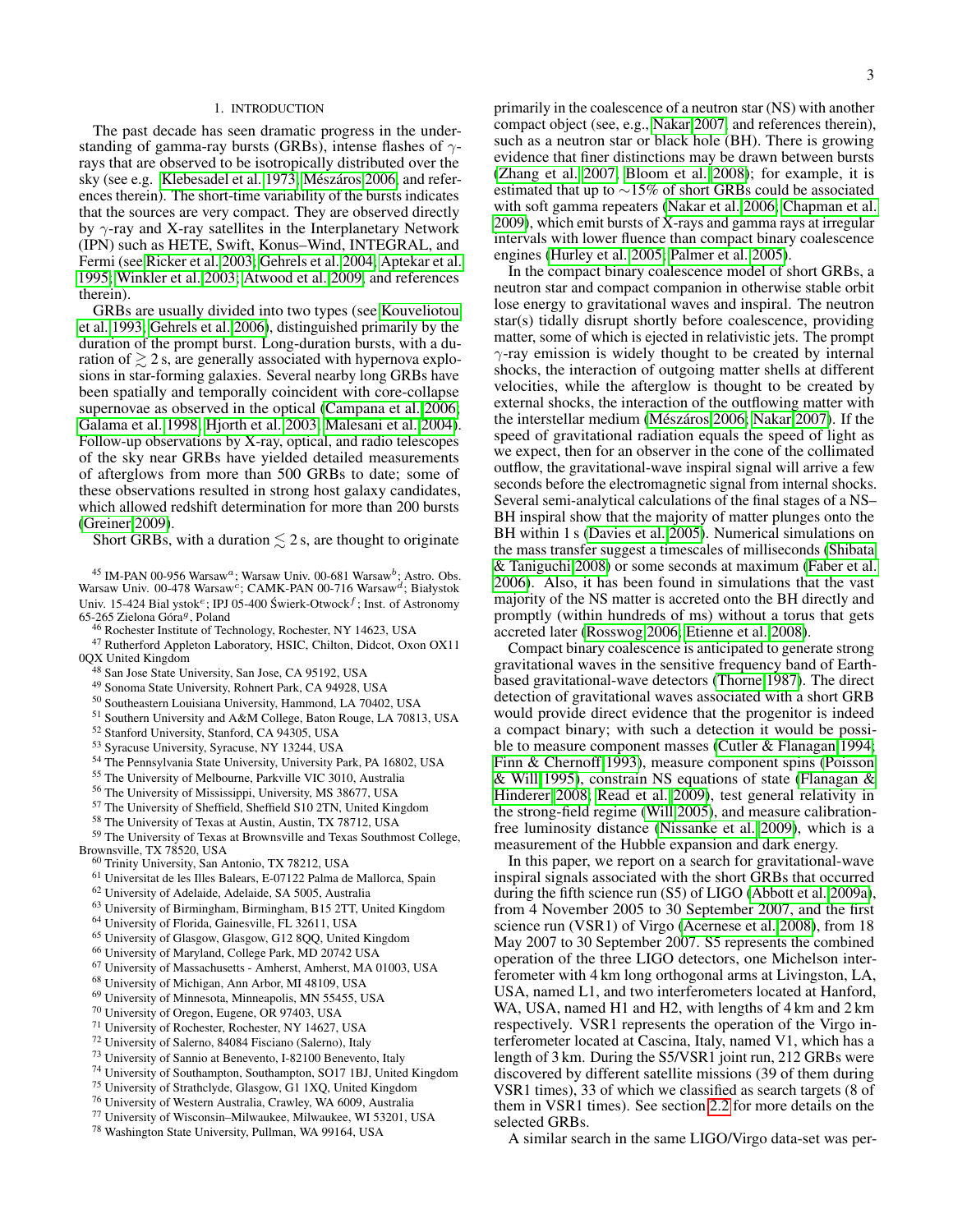formed in [Abbott et al.](#page-7-36) [\(2009c\)](#page-7-36), looking for short-duration gravitational-wave bursts in association with 137 GRBs recorded during S5/VSR1, both long and short. The analysis reported upper limits on the strain of a generic burst of circularly polarized gravitational radiation, predominantly at the detectors' most sensitive frequencies. These were translated into lower limits in distance by assuming that  $0.01 M_{\odot}$ is converted into isotropically emitted gravitational waves. In contrast, the search described in this paper does not make any assumption on the polarization of the gravitational waves and searches for the specific signals expected from binary coalescenses. Importantly, the present search can distinguish a coalescence signal from other models and estimate the progenitor parameters.

The remainder of the paper is organized as follows. In Section [2,](#page-3-1) we discuss the set of GRBs we chose for this analysis and outline our analysis methods. In Section [3,](#page-5-0) we present the results and astrophysical implications for the GRBs in our sample.

### 2. SEARCH METHODS

### 2.1. *Experimental setup*

<span id="page-3-1"></span>The binary coalescence model suggests that the time delay between the arrival of a gravitational wave and the arrival of the subsequent electromagnetic burst, referred to as trigger time, is a few seconds. We assessed uncertainties in reported trigger times and quantization in our own analysis along integer second boundaries, finding that these each contribute less than one second. For example, when the Swift BAT instrument determines that the count rate has risen above a threshold, it waits for the maximum to pass, checking with a 320 ms cadence [\(Gehrels et al. 2008\)](#page-7-37); it reports the start time of the block containing the maximum, rather than making any attempt to identify the start of the burst, and does so with a 320 ms granularity. As another example, there have been reports of sub-threshold precursors to many GRBs [\(Burlon et al. 2009\)](#page-7-38). For each GRB in our sample, we checked tens of seconds of light-curve by eye to look for both excessive difference between the trigger time and the apparent rise time, and also for precursors, but found nothing to suggest that we should correct the published trigger times. The largest timing uncertainty we identified is the delay between the compact merger and the prompt emission of the internal shocks. We search for gravitational-wave signals within an on-source segment of  $[-5, +1)$  s around each trigger time for each GRB of interest, feeling that this window captures the physical model with some tolerance for its uncertainties.

Because we believe that a gravitational wave associated with a GRB only occurs in the on-source segment, we use 324 off-source trials, each 6 s long, to estimate the distribution of background due to the accidental coincidences of noise triggers. We also re-analyze the off-source trials with simulated signals added to the data to test the response of our search to signals; these we call injection trials. The actual number of off-source trials included in the analysis varied by GRB, as the trials that overlapped with data-quality vetoes were discarded [\(Abbott](#page-7-39) [et al. 2009d\)](#page-7-39). To prevent biasing our background estimation due to a potential loud signal in the on-source trial, the offsource segments do not use data within 48 s of the on-source segment, reflecting the longest duration of templates in our bank. Finally, we discard 72 s of data subject to filter transients on both ends of the off-source region. Taking all of these requirements into account, the minimum analyzable time is

| <b>GRB</b> | Redshift | Duration (s) | References          |  |  |  |  |  |
|------------|----------|--------------|---------------------|--|--|--|--|--|
| 051114     |          | 2.2          | G4272, G4275        |  |  |  |  |  |
| 051210     |          | 1.2          | G4315, G4321        |  |  |  |  |  |
| 051211     |          | 4.8          | G4324, G4359        |  |  |  |  |  |
| 060121     | .        | 2.0          | G4550               |  |  |  |  |  |
| 060313     | < 1.7    | 0.7          | G4867, G4873, G4877 |  |  |  |  |  |
| 060427B    |          | 2.0          | G5030               |  |  |  |  |  |
| 060429     |          | 0.25         | G5039               |  |  |  |  |  |
| 061006     |          | 0.50         | G5699, G5704        |  |  |  |  |  |
| 061201     |          | 0.80         | G5881, G5882        |  |  |  |  |  |
| 061217     | 0.827    | 0.30         | G5926, G5930, G5965 |  |  |  |  |  |
| 070201     |          | 0.15         | G6088, G6103        |  |  |  |  |  |
| 070209     |          | 0.10         | G6086               |  |  |  |  |  |
| 070429B    |          | 0.50         | G6358, G6365        |  |  |  |  |  |
| 070512     |          | 2.0          | G6408               |  |  |  |  |  |
| 070707     |          | 1.1          | G6605, G6607        |  |  |  |  |  |
| 070714     | .        | 2.0          | G6622               |  |  |  |  |  |
| 070714B    | 0.92     | 64.0         | G6620, G6623, G6836 |  |  |  |  |  |
| 070724     | 0.46     | 0.40         | G6654, G6656, G6665 |  |  |  |  |  |
| 070729     |          | 0.90         | G6678, G6681        |  |  |  |  |  |
| 070809     |          | 1.3          | G6728, G6732        |  |  |  |  |  |
| 070810B    |          | 0.08         | G6742, G6753        |  |  |  |  |  |
| 070923     | .        | 0.05         | G6818, G6821        |  |  |  |  |  |
|            |          |              |                     |  |  |  |  |  |

#### Table 1

<span id="page-3-2"></span>Parameters of the 22 GRBs selected for this search. The values in the References column give the number of the GRB Coordinates Network (GCN) notice from which we took the preceding information [\(Barthelmy 2009\)](#page-7-40).

# 2190 s.

# 2.2. *Sample selection*

<span id="page-3-0"></span>X-ray and  $\gamma$ -ray instruments identified a total of 212 GRBs during the S5 run, 211 with measured durations; 30 of them have a  $T_{90}$  duration smaller than 2 seconds.  $T_{90}$  is the time interval over which 90% of all counts from a GRB are recorded. While the  $T_{90}$  classifies a burst as long or short, it is not a definitive descriminator of progenitor systems. In addition to the short GRBs, GRB 051211 [\(Kawai et al. 2005\)](#page-7-41) and GRB 070714B [\(Barbier et al. 2007\)](#page-7-42) are formally long GRBs, but they have spectral features hinting at an underlying coalescence progenitor. GRB 061210 is another long-duration burst, but it exhibits the typical short spikes of a short GRB [\(Can](#page-7-43)[nizzo et al. 2006\)](#page-7-43). This gives a list of 33 interesting GRBs with which to search for an association with gravitational waves from compact binary coalescence.

Around the trigger time of each interesting GRB, we required 2190 s of multiply-coincident data. The detectors operated with individual duty cycles of 67% to 81% over the span of the S5 and VSR1 runs. Where more than two detectors had sufficient data, we selected the most sensitive pair based on the average inspiral range, because including a third, less sensitive detector does not enhance the sensitivity greatly. The one exception was GRB 070923, described below. In descending order of sensitivity, the detectors are H1, L1, H2, and V1. This procedure yielded 11 GRBs searched for in H1–L1 coincident data, 9 GRBs in H1–H2, and 1 in H2–L1.

In addition to these 21, we analyze GRB 070923 because of its sky location relative to the detectors' antenna patterns. The antenna pattern changes with the location of a source relative to

a detector and can be expressed by the response  $\sqrt{F_+^2 + F_\times^2}$ , in which  $F_+$  and  $F_\times$  denote the antenna-pattern functions [\(Allen et al. 2005\)](#page-7-44). A value of 1 corresponds to an optimal location of the putative gravitational-wave source relative to the observatory, while a value of 0 corresponds to a source location that will not induce any strain in the detector. For this particular GRB, the optimal antenna response for Virgo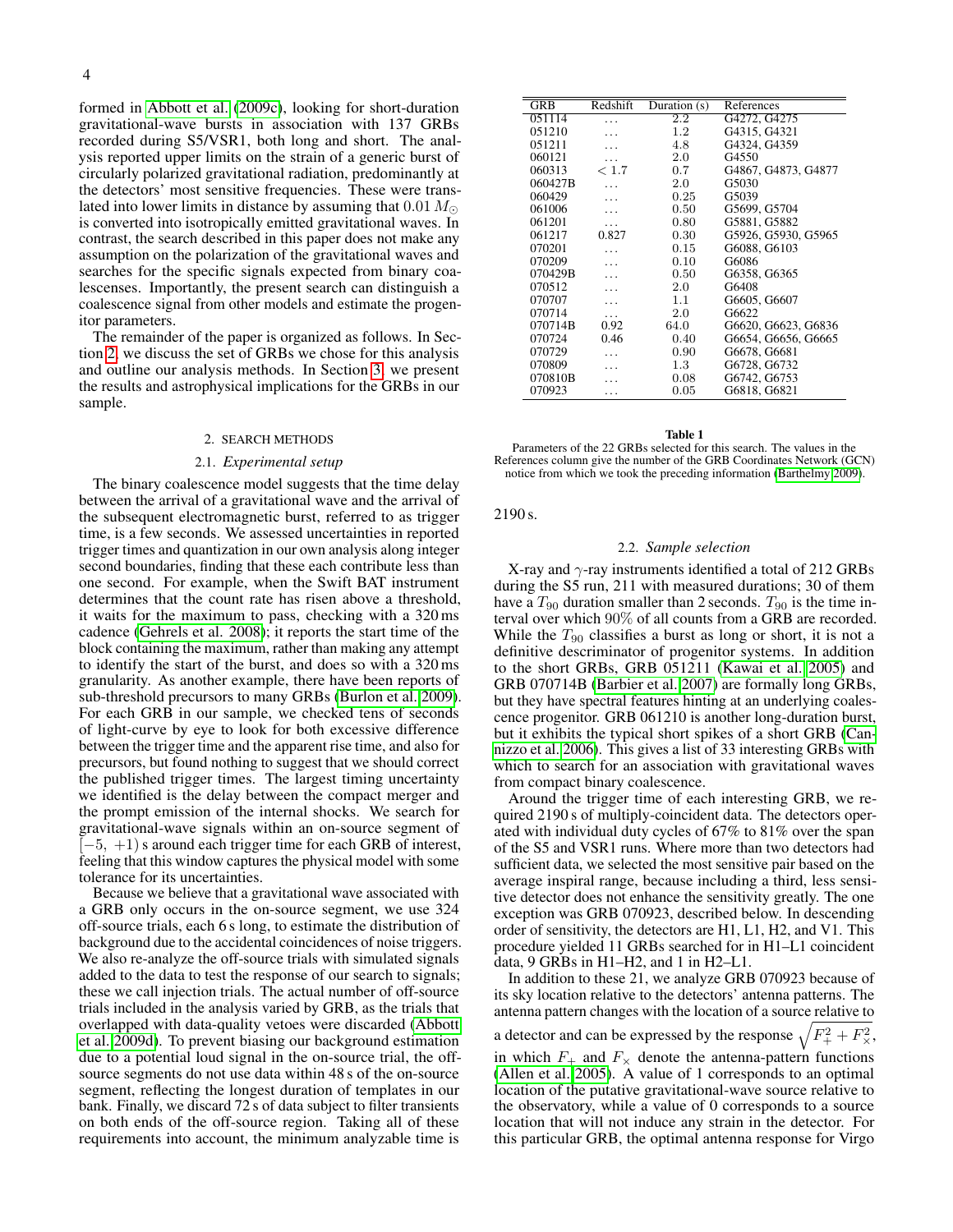is around 0.7, while those for the two LIGO sites are about half that (see Table [2\)](#page-5-1), yielding a comparable sensitivity in the direction of GRB 070923 for all three of them. Data from H1, L1, and V1 were analyzed, making this the only GRB involving triple coincidences.

Table [1](#page-3-2) lists all 22 target GRBs after applying the selection criteria described in this section. Plausible redshifts have been published for only three of these GRBs, placing them well outside of our detectors' range, but short GRB redshift determinations are in general sufficiently tentative to warrant searching for all of these GRBs.

GRB 070201 is also worth special mention. It was already analyzed in a high-priority search because of the striking spatial coincidence of this GRB with M31, a galaxy only ∼780 kpc from Earth. No gravitational-wave signal was found and a coalescence scenario could be ruled out with >99% confidence at that distance [\(Abbott et al. 2008a\)](#page-7-45), lending additional support for a soft gamma repeater hypothesis [\(Ofek](#page-7-46) [et al. 2008\)](#page-7-46). However, because of improvements in the analysis pipeline, we reanalyzed this GRB and report the results in this paper. See Section [3.1.1](#page-5-2) for details.

### 2.3. *Candidate generation*

We generated candidates using the standard, untriggered compact binary coalescence search pipeline described in detail in [Abbott et al.](#page-7-47) [\(2009e\)](#page-7-47). The core of the inspiral search involves correlating the measured data against the theoretical waveforms expected from compact binary coalescence, a technique called matched filtering [\(Helmstrom 1968\)](#page-7-48). The gravitational waves from the inspiral phase, when the binary orbit decays under gravitational-wave emission prior to merger, are accurately modeled by post-Newtonian approximants in the band of the detector's sensitivity for a wide range of binary masses [\(Blanchet 2006\)](#page-7-49). The expected gravitational-wave signal, as measured by LIGO and Virgo, depends on the masses  $(m_{\rm NS}, m_{\rm comp})$  and spins  $(\vec{s}_{\rm NS}, \vec{s}_{\rm comp})$  of the neutron star and its companion (either NS or BH), as well as the spatial location  $(\alpha, \delta)$ , inclination angle  $\iota$ , and polarization angle  $\psi$  of the orbital axis. In general, the power of matched filtering depends most sensitively on accurately tracking the phase evolution of the signal. The phasing of compact binary inspiral signals depends on the masses and spins, the time of merger, and an overall phase.

We adopted a discrete bank of template waveforms that span a two-dimensional parameter space (one for each component mass) such that the maximum loss in signal to noise ratio (SNR) for a binary with negligible spins would be 3% [\(Cokelaer 2007\)](#page-7-50). While the spin is ignored in the template waveforms, we verify that the search can still detect binaries with most physically reasonable spin orientations and magnitudes with only moderate loss in sensitivity. For simplicity, the template bank is symmetric in component masses, spanning the range  $(2, 40) M_{\odot}$  in total mass. The number of template waveforms required to achieve this coverage depends on the detector noise spectrum; for the data analyzed in this paper the number of templates was around 7000 for each detector.

We filtered the data from each of the detectors through each template in the bank. If the matched filter SNR exceeds a threshold, the template masses and the time of the maximum SNR are recorded. For a given template, threshold crossings are clustered in time using a sliding window equal to the duration of the template [\(Allen et al. 2005\)](#page-7-44). For each trigger identified in this way, the coalescence phase and the effective distance — the distance at which an optimally oriented and

optimally located binary, with masses corresponding to those of the template, would give the observed SNR — are also computed. Triggers identified in each detector are further required to be coincident with their time and mass parameters with a trigger from at least one other detector, taking into account the correlations between those parameters [\(Robinson et al.](#page-7-51) [2008\)](#page-7-51). This significantly reduces the number of background triggers that arise from matched filtering in each detector independently.

The SNR threshold for the matched filtering step was chosen differently depending on which detectors' data are available for a given GRB. If data from H1 and L1 were analyzed, the threshold for each detector was set to 4.25, reflecting their comparable sensitivity. If data from H1 and H2 were analyzed, the threshold of the latter detector — the less sensitive of the two — was set to 3.5 to gain maximum network sensitivity, while the threshold of the more sensitive detector, H1, was set to 5.5 since any signal seen in H2 would be twice as loud in H1, with some uncertainty. In the single case of analyzing only H2–L1 data (GRB 070707) the threshold was 4.25 for L1 and 3.5 for H2, and for the single case of analyzing data with Virgo (GRB 070923), the threshold was set to 4.25 for all involved detectors (H1, L1, and V1). For comparison, a uniform SNR threshold of 5.5 was used in the untriggered S5 search [\(Abbott](#page-7-52) [et al. 2009b\)](#page-7-52).

We applied two signal-based tests to reduce and refine our trigger sets. First, we computed a  $\chi^2$  statistic [\(Allen 2005\)](#page-7-53) to measure how different a trigger's SNR integrand looks from that of a real signal; triggers with large  $\chi^2$  were discarded. Second, we applied the  $r^2$  veto (Rodríguez 2007) which discards triggers depending on the duration that the  $\chi^2$  statistic stays above a threshold. The SNR and  $\chi^2$  from a single detector were combined into an effective SNR [\(Abbott et al. 2008b\)](#page-7-55). The effective SNRs from the analyzed detectors were then added in quadrature to form a single quantity  $\rho_{\text{eff}}^2$  which provided better separation between signal candidate events and background than SNR alone. The list of coincident triggers at this stage are then called *candidate events*.

### 2.4. *Ranking candidates*

<span id="page-4-0"></span>The distribution of effective SNRs from background and from signals can vary strongly across the template bank, depending most strongly on the chirp mass, a combination of the two component masses that appears in the leading term of the signal amplitude and phase [\(Thorne 1987\)](#page-7-26). For this reason, we refine our candidate ranking with a likelihood-ratio statistic, which we compute for every candidate in the on-source, offsource, and injection trials. In short, we define the likelihood ratio  $L$  for a candidate  $c$  to be the efficiency divided by the false-alarm probability. The efficiency here is the probability of obtaining a candidate as loud or louder than  $c$  (by effective SNR) within the same region of template space given a signal in the data. The efficiency is a function of the signal parameters  $m_{\text{comp}}$  and D and is marginalized over all other parameters; it is obtained by simply counting across injection trials. The false-alarm probability here is the probability of obtaining a candidate as loud or louder than  $c$  in the same region of chirp mass from noise alone; it is obtained by counting across off-source trials.

At the end of the search (i.e., Table [2](#page-5-1) and Figure [1\)](#page-5-3), we report a different false-alarm probability. It is the fraction of off-source likelihood ratios larger than the largest on-source likelihood ratio.

There is another noteworthy difference with respect to un-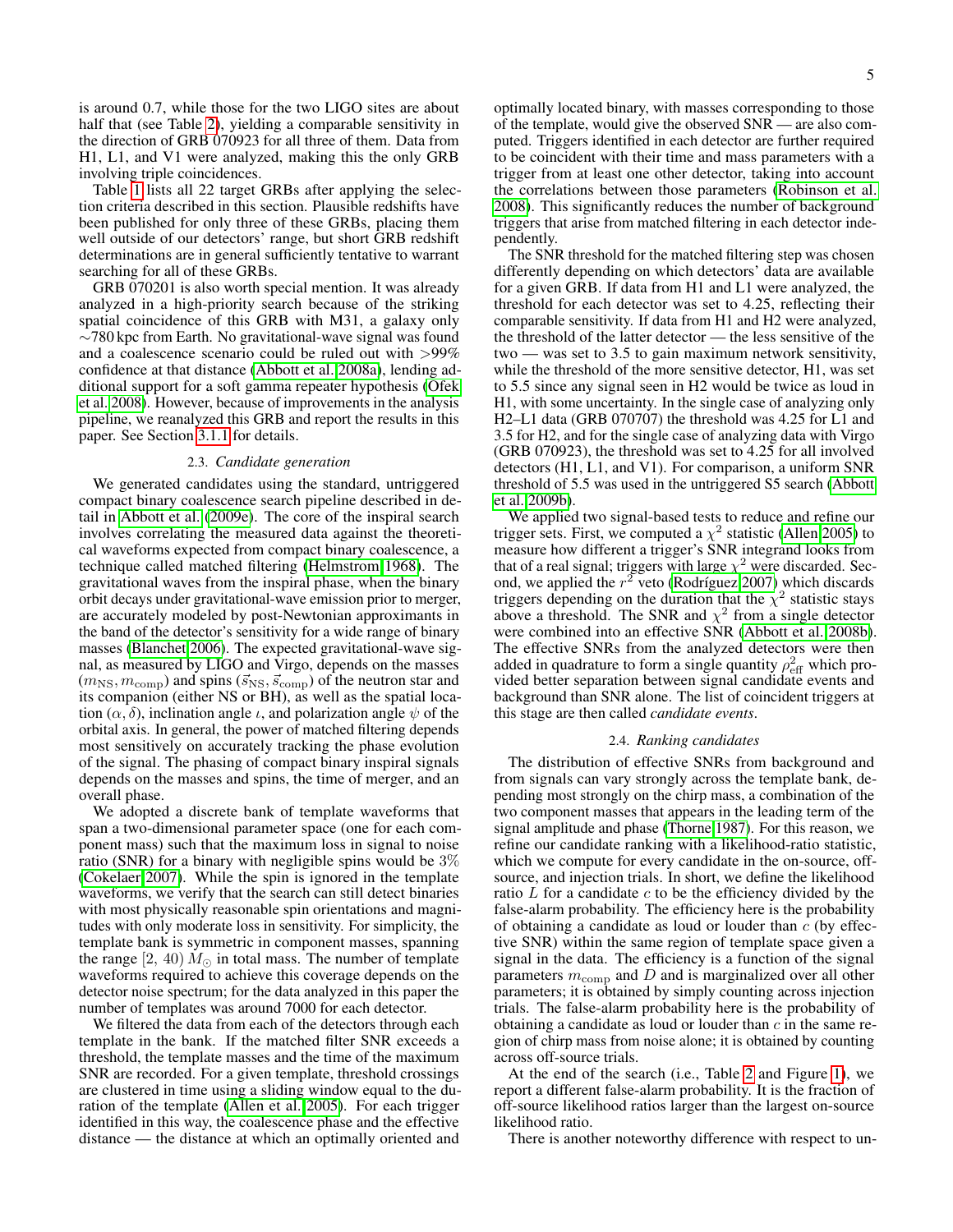|            | Antenna response |                |          |          |        | Excluded distance (Mpc) |         |  |
|------------|------------------|----------------|----------|----------|--------|-------------------------|---------|--|
| <b>GRB</b> | H1               | H <sub>2</sub> | L1       | V1       | F.A.P. | $NS-NS$                 | $NS-BH$ |  |
| 051114     | 0.56             | 0.56           | $\cdots$ | .        | 1      | 2.3                     | 6.2     |  |
| 051210     | 0.61             | 0.61           | $\cdots$ | .        | 0.10   | 3.3                     | 4.3     |  |
| 051211     | 0.53             | $\cdots$       | 0.62     | .        | 0.66   | 2.3                     | 8.9     |  |
| 060121     | 0.11             | .              | 0.09     | .        | 0.58   | 0.4                     | $1.3\,$ |  |
| 060313     | 0.59             | 0.59           |          | .        | 0.16   | 1.4                     | 4.3     |  |
| 060427B    | 0.91             | $\cdots$       | 0.92     | .        | 1      | 7.0                     | 12.7    |  |
| 060429     | 0.92             | 0.92           | .        | .        | 0.21   | 4.3                     | 6.2     |  |
| 061006     | 0.61             | 0.61           | .        | .        | 1      | 2.3                     | 8.2     |  |
| 061201     | 0.85             | 0.85           | $\cdots$ | .        | 1      | 4.3                     | 10.1    |  |
| 061217     | 0.77             | .              | 0.52     | .        | 0.23   | $3.2\,$                 | 11.8    |  |
| 070201     | 0.43             | 0.43           | $\cdots$ | .        | 0.07   | 3.3                     | 5.3     |  |
| 070209     | 0.19             | .              | 0.12     | .        | 0.76   | 2.3                     | 4.2     |  |
| 070429B    | 0.99             | .              | 0.93     | .        | 0.31   | 8.9                     | 14.6    |  |
| 070512     | 0.38             | .              | 0.51     | .        | 0.97   | 6.1                     | 8.9     |  |
| 070707     | .                | 0.87           | 0.79     | $\cdots$ | 0.87   | 4.2                     | 7.1     |  |
| 070714     | 0.28             | $\cdots$       | 0.40     | .        | 0.72   | 4.2                     | 2.3     |  |
| 070714B    | 0.25             | $\cdots$       | 0.38     | .        | 0.54   | 3.2                     | 5.1     |  |
| 070724     | 0.53             | .              | 0.70     | .        | 0.84   | 5.1                     | 11.8    |  |
| 070729     | 0.85             | 0.85           | .        | .        | 0.40   | 7.0                     | 10.8    |  |
| 070809     | 0.30             | 0.30           | $\cdots$ | .        | 1      | 2.3                     | 4.3     |  |
| 070810B    | 0.55             | .              | 0.34     | .        | 0.50   | 2.3                     | 6.1     |  |
| 070923     | 0.32             | .              | 0.40     | 0.69     | 0.74   | 5.1                     | 7.9     |  |

# Table 2

<span id="page-5-1"></span>Summary of the results for the search for gravitational waves from each GRB. The Antenna Response column contains the response for each detector as explained in Section [2.2;](#page-3-0) an ellipsis (. . . ) denotes that a detector's data were not used. F.A.P. is the false-alarm probability of the most significant

on-source candidate for a GRB as measured against its off-source trials, as explained in Section [2.4.](#page-4-0) On-source trials with no candidates above threshold are assigned a F.A.P. of 1. The last two columns show the lower limits at 90% CL on distances, explained in Section [3.2.](#page-5-4)

triggered inspiral searches. For background estimation, untriggered searches use coincidences found between triggers from different detectors, to which unphysical time-shifts greater than the light-travel time between detector sites have been applied. Unfortunately, H1 and H2, being co-located, share a common environmental noise that is absent from the time-shift background measurement. Being unable to estimate the significance of H1–H2 candidates reliably, the untriggered search examines them with significantly greater reservation and does not consider them at all in upper limit statements on rates. The present search performs its background estimation with unshifted coincidences under the assumption that any gravitational wave signal will appear only in the on-source trial. Thus, we regain the unconditional use of H1–H2 candidates.

### 3. RESULTS

### 3.1. *Individual GRB results*

<span id="page-5-0"></span>We found no evidence for a gravitational-wave signal in coincidence with any GRB in our sample. We ran the search as described in the previous section and found that the loudest observed candidates in each GRB's on-source segment is consistent with the expectation from its off-source trials. The results are summarized in Table [2,](#page-5-1) with brief highlights in the following subsections. A graphical comparison of on-source to off-source false-alarm probability is shown in Figure [1.](#page-5-3)

### 3.1.1. *GRB 070201*

<span id="page-5-2"></span>The reanalysis of GRB 070201 yielded candidates in the on-source segment, despite having no coincident candidate at all in the previous analysis [\(Abbott et al. 2008a\)](#page-7-45). This is consistent because the threshold for H2 has been lowered from 4.0 to 3.5 and the coincident trigger found in this reanalysis happened to lie very close to the larger threshold in the previous search. The reanalysis yields a false-alarm probability of 6.8%,



<span id="page-5-3"></span>Figure 1. Cumulative false-alarm probabilities for the most significant candidate in each on- and off-source trial, as described in Section [2.4.](#page-4-0)

the smallest in the set of analyzed GRBs  $<sup>1</sup>$ . This value is</sup> completely within our expectations when we consider that we examined 22 GRBs.

### 3.1.2. *GRB 070923*

GRB 070923 was the GRB for which H1, L1, and V1 had comparable sensitivity and we accepted triggers from all three detectors. There were no triply-coincident candidates in the on-source trial, but there were surviving doubly-coincident candidates, the loudest of which had a false-alarm probability of 74.5%.

## 3.2. *Distance exclusions*

<span id="page-5-4"></span>With our null observations and a large number of simulations, we can constrain the distance to each GRB assuming it was caused by a compact binary coalescence with a neutron star (with a mass in the range  $(1, 3) M_{\odot}$ ) and a companion of mass  $m_{\text{comp}}$ . For a given  $m_{\text{comp}}$  range, we used the approach of [Feldman & Cousins](#page-7-56) [\(1998\)](#page-7-56) to compute regions in distance where gravitational-wave events would, with a given confidence, have produced results inconsistent with our observations. Figure [2](#page-6-0) shows the lower Feldman–Cousins distances for the 22 analyzed GRBs at 90% confidence for two illustrative choices for the companion mass range. The values are also listed in Table [2.](#page-5-1) Because the companion mass range has been divided into equally spaced bins, we report on a 'NS–NS' system in which the companion mass is in the range  $(1, 4)$   $M_{\odot}$  and a 'NS–BH' system in which the BH has a mass in the range [7, 10)  $M_{\odot}$ . The median exclusion distance for a NS–BH system is 6.7 Mpc and for a NS–NS system is 3.3 Mpc. These distances were derived assuming no beaming

<sup>1</sup> In public presentations of preliminary results, GRB 061006 was erroneously highlighted as having the loudest candidate due to a 22.8 s offset in the GRB time. Swift's initial GCN alert [\(Schady et al. 2006a\)](#page-7-57) was later corrected [\(Schady et al. 2006b\)](#page-7-58), but we initially overlooked this correction.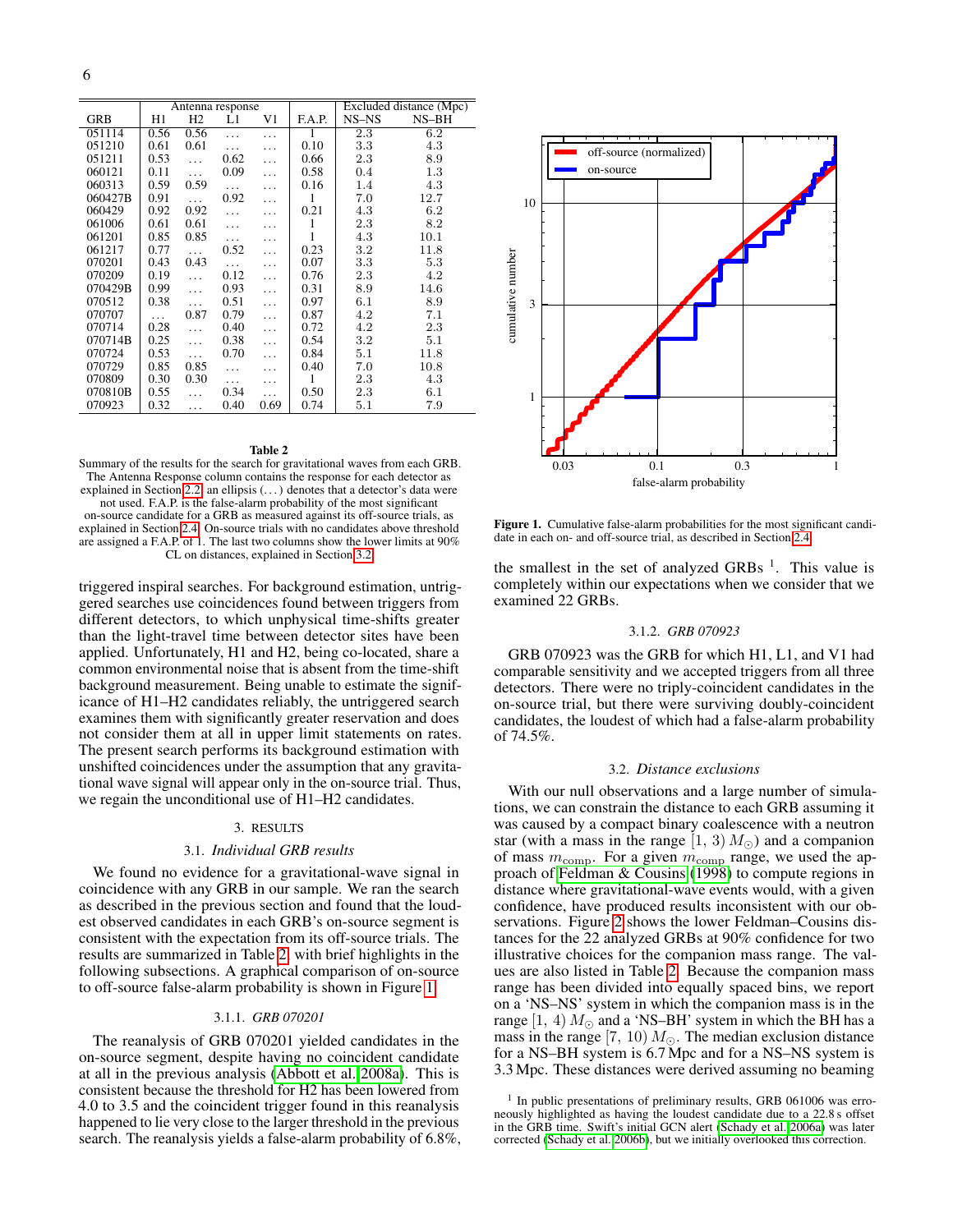

<span id="page-6-0"></span>Figure 2. Lower limits on distances at 90% CL to putative NS–NS and NS–BH progenitor systems, as listed in Table [2](#page-5-1) and explained in Section [3.2.](#page-5-4)

(uniform prior on  $\cos \iota$ ). NS–BH distances are typically higher than NS–NS because more massive systems radiate more total gravitational-wave energy. The excluded distance depends on various parameters: the location of the GRB on the sky, the detectors used for the GRB, the noise floor of the data itself, and the likelihood ratio of the loudest on-source candidate event for the GRB.

We drew the simulations from a distribution in which our marginalized parameters roughly reflect our priors on these astrophysical compact binary systems. In our models, a signal is completely specified by  $(m_{\text{NS}}, m_{\text{comm}}, \vec{s}_{\text{NS}}, \vec{s}_{\text{comp}}, \iota, \psi, t_0, D, \alpha, \delta)$ . Of these,  $(m_{\text{NS}}, m_{\text{comp}}, \vec{s}_{\text{NS}}, \vec{s}_{\text{comp}}, \iota, \psi, t_0, D, \alpha, \delta).$ we wish to constrain  $m_{\text{comp}}$  and D, marginalizing over everything else. We drew the NS mass  $m_{\text{NS}}$  uniformly from [1, 3)  $M_{\odot}$ ; the magnitudes of the NS spins  $|\vec{s}_{\text{NS}}|$  were half 0 and half uniform in  $[0, 0.75)$  [\(Cook et al. 1994\)](#page-7-59); the magnitude of the companion's spin  $|\vec{s}_{\text{comp}}|$  were half 0 and half uniform in  $[0, 0.98)$  [\(Mandel & O'Shaughnessy 2009\)](#page-7-60); the orientations of the spins were uniform in solid angle; the inclination  $\iota$  of the normal to the binary's orbital plane relative to our line of sight was conservatively chosen to be uniform in  $\cos t$  instead of making an assumption about the GRB beaming angle; the polarization angle  $\phi$  was uniform in [0,  $2\pi$ ); the coalescence time  $t_0$  was uniform over the off-source region; the declination  $\delta$  was set to that of the GRB; the right ascension  $\alpha$  was also set to that of the GRB, but was adjusted based on  $t_0$  to keep each simulation at the same location relative to the detector as the GRB.

A number of systematic uncertainties enter into this analysis, but amplitude calibration error and Monte–Carlo counting statistics from the injection trials have the largest effects. We multiplied exclusion distances by  $1.28 \times (1 + \delta_{\text{cal}})$ , where  $\delta_{\text{cal}}$ is the fractional uncertainty (10% for H1 and H2; 13% for L1; 6% for V1 [\(Marion et al. 2008\)](#page-7-61)). The factor of 1.28 corresponds to a 90% pessimistic fluctuation, assuming Gaussianity. To take the counting statistics into account, we stretched the

Feldman–Cousins confidence belts to cover the probability  $CL + 1.28\sqrt{CL(1 - CL)/n}$ , where CL is the desired confidence limit and  $n$  is the number of simulations contained in the  $(m_{\text{comp}}, D)$  bin for which we are constructing the belt.

## 3.3. *Population statement*

In addition to the individual detection searches above, we would like to assess the presence of gravitational-wave signals that are too weak to stand out above background separately, but that are significant when the entire population of analyzed GRBs is taken together. We compare the cumulative distribution of the false alarm probabilities of the on-source sample with the off-source sample. The on-source sample consist of the results of all 22 individual searches, including those for GRBs with known redshifts, and the off-source sample consists of 6801 results from the off-source trials. This number is lower than  $22 \times 324$  because for some GRBs, some off-source trials were discarded due to known data quality issues.

These two distributions are compared in Figure [1.](#page-5-3) To determine if they are consistent with being drawn from the same parent distribution, we employ the non-parametric Wilcoxon– Mann–Whitney U statistic [\(Mann & Whitney 1947\)](#page-7-62), which is a measure of how different two populations are. Applying the U test, we find that the two distributions are consistent with each other; if the on-source and off-source significances were drawn from the same distribution, they would yield a U statistic greater than what we observed 53% of the time. Therefore we find no evidence for an excess of weak gravitational-wave signals associated with GRBs.

### 4. DISCUSSION

We searched data taken with the three LIGO detectors and the Virgo detector for gravitational-wave signatures of compact binary coalescences associated with 22 GRBs but found none. We were sensitive to systems with total masses  $2 M_{\odot} < m <$  $40 M_{\odot}$ . We also searched for a population of signals too weak to be individually detected, but again found no evidence. While there are few redshift determinations for short GRBs, it appears that the distribution is peaked around  $\langle z \rangle \sim 0.25$  [\(Nakar 2007\)](#page-7-14), far outside initial detector sensitivity, so it is not surprising that the S5/VSR1 run yielded no detections associated with short GRBs.

We are indebted to the observers of the electromagnetic events and the GCN for providing us with valuable data. The authors gratefully acknowledge the support of the United States National Science Foundation for the construction and operation of the LIGO Laboratory, the Science and Technology Facilities Council of the United Kingdom, the Max-Planck-Society, and the State of Niedersachsen/Germany for support of the construction and operation of the GEO600 detector, and the Italian Istituto Nazionale di Fisica Nucleare and the French Centre National de la Recherche Scientifique for the construction and operation of the Virgo detector. The authors also gratefully acknowledge the support of the research by these agencies and by the Australian Research Council, the Council of Scientific and Industrial Research of India, the Istituto Nazionale di Fisica Nucleare of Italy, the Spanish Ministerio de Educacion´ y Ciencia, the Conselleria d'Economia Hisenda i Innovacio´ of the Govern de les Illes Balears, the Foundation for Fundamental Research on Matter supported by the Netherlands Organisation for Scientific Research, the Royal Society, the Scottish Funding Council, the Scottish Universities Physics